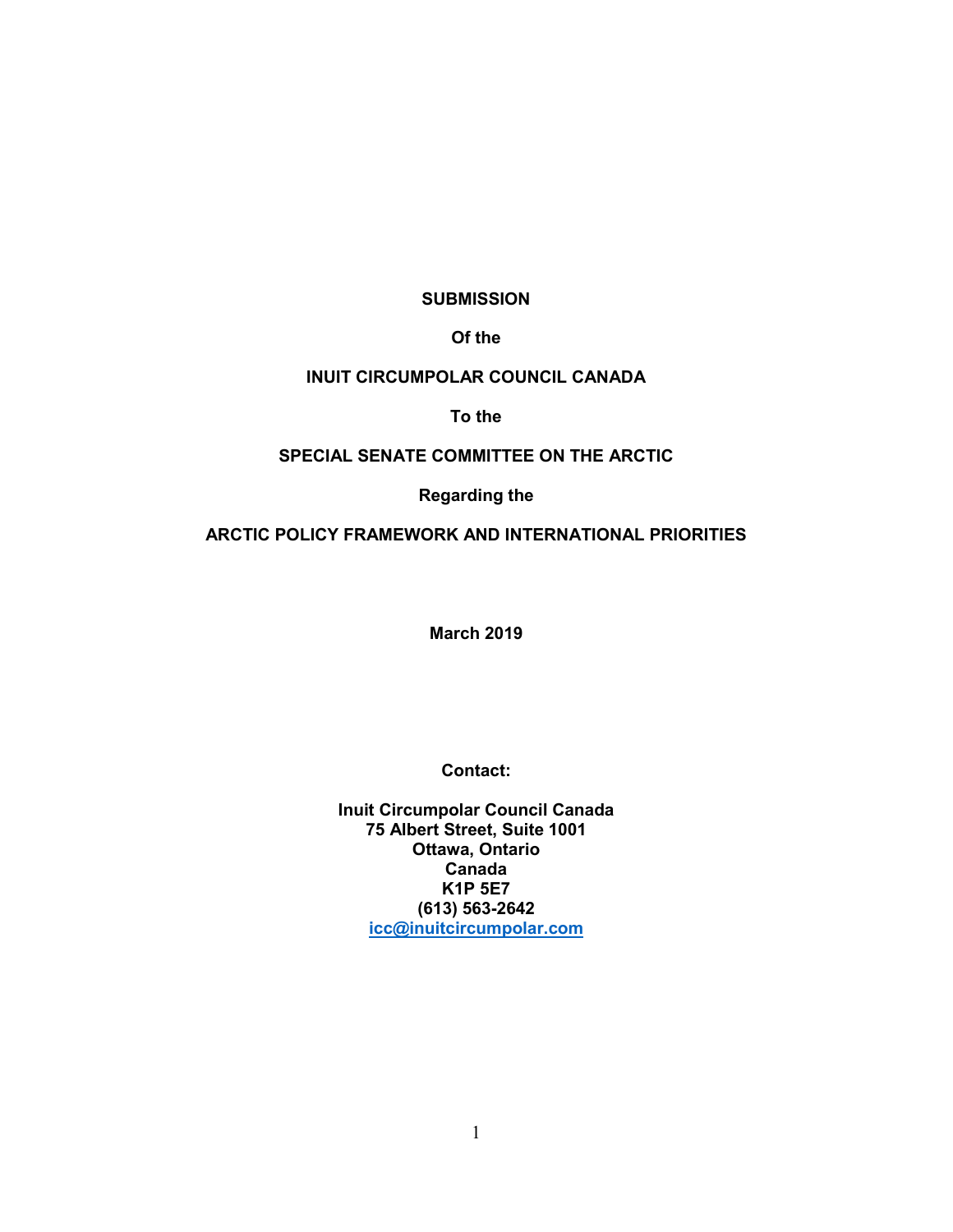### **Introduction**

The implications of climate change are advancing and impacting Arctic communities and the health and wellness of Inuit. International interest in Arctic waters is increasing and requiring dynamic and changing relationships with Arctic neighbors such as Russia and "near Arctic states" such as China. This emerging environmental and geo-political climate creates new political considerations for an emerging Canadian Arctic Policy. With this current climate, the Inuit Circumpolar Council (ICC) Canada welcomes the opportunity to testify before the Senate Special Committee on the Arctic.

The Arctic Policy Framework and the International Dimension chapter that guides these international relations, along with the national priorities of the region, need to be thoughtful, strategic, and comprehensive. It must emphasize the essential role of Inuit as a central player in Canadian Arctic diplomacy and support Inuit. In doing so, it must also recognize the rights, interests, and decision-making role of Inuit, as Arctic residents. It must understand that Inuit use and occupy Inuit Nunaat – their homeland, that Inuit are the stewards of the land, and, given appropriate infrastructure, are the principal players in Canada's Arctic sovereignty and security.

The current narrative (Validation DRAFT December 14, 2018) is a strategic plan rather than a tight policy document. This makes the additional chapters necessary to form and inform the "policy". ICC is concerned that the final document will confuse its audience. To understand Canada's Arctic foreign policy, readers will be required to consume the narrative and numerous chapters. Further, ICC nor any Inuit organizations as we know, have been consulted on the Safety, Security and Defense chapter which addresses emergency preparedness and response and search and rescue (SAR), both critical in need and relevance for the Inuit population, Canadians travelling to the Arctic, and foreign interests in the Arctic.

ICC was grateful for the support from Global Affairs Canada (GAC) and the co-generation of the International Dimension chapter. It was a joint process over a year in the making. Although we did not always agree, the process was respectful and collegial. ICC was disappointed that the international chapter in its final form was revenue neutral. There were important issues that required financial considerations to become a reality such as a commitment to enhancing the Canadian secretariat to the Arctic Council's Sustainable Development Working Group (SDWG).

We recognize that to become a successful policy, this document must be accompanied by a strong investment strategy and a well-defined implementation plan and that Inuit must be part of this process. Forward thinking investment and revenue streams for Arctic engagement would position Canada as a global leader in Arctic environmental policy and its relations with Inuit.

This submission to the Senate Special Committee on the Arctic explains the most important international issues as reported by the ICC Canada, whom represents the international interests of Canadian Inuit and is part of the larger ICC international organization representing Inuit across four countries.

# **INDIGENOUS RIGHTS, INTERESTS, AND RELATIONSHIPS ACROSS THE CIRCUMPOLAR ARCTIC**

Indigenous knowledge (IK) is a complex system dating back thousands of years, with strong inter-generational ties, based on extensive observations with exhaustive peer-review. The most minute environmental changes are noted, and often there are indicators noticed by Inuit hunters and Elders long before scientific research studies take place. Forming a relationship between IK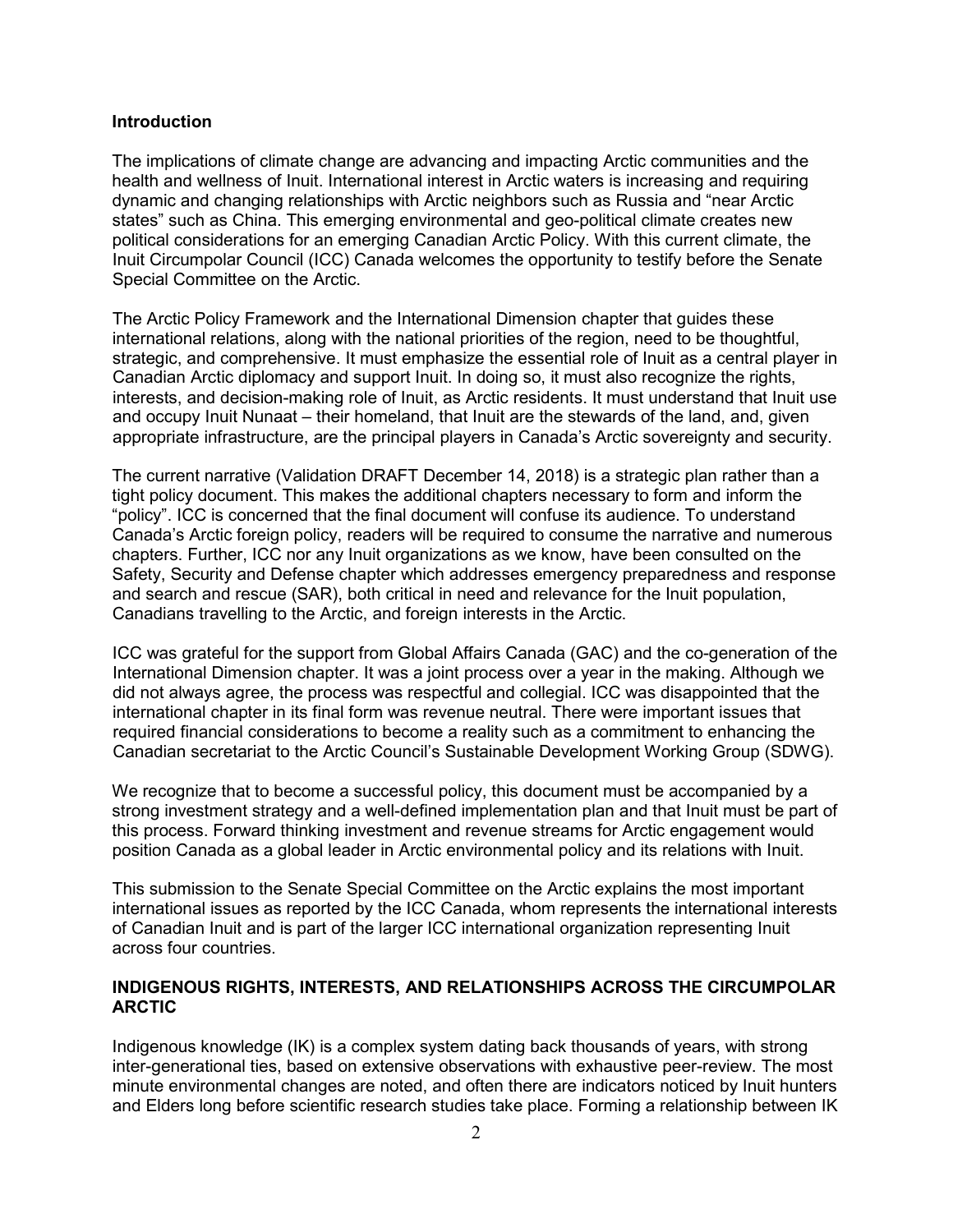holders and the research community strengthens the nation's ability to prevent and deal with climate change. In the 1970's, Sanikiluaq-based publication, *Voices from the Bay*, documented indicators and changes that hunters were experiencing during traditional hunting and travel practices. These included changes in ice formation, ice seasonality, habitat degradation, changes in marine mammal diets. Scientists were slow to study these changes and many of the studies happening today, decades later, are collecting data that is evidentiary support to Inuit observations.

As per Article 39, ICC's Utqiaġvik Declaration looks to "*enhance ICC's work with Arctic research efforts, such as the Arctic Council's Arctic Monitoring and Assessment Programme (AMAP) Working Group, Sustained Arctic Observing Network (SAON), International Arctic Science Committee (IASC), the European Union (EU), and during high-level ministerial processes to ensure our views and concerns are addressed on how research in the Arctic should be conducted and to highlight ethical approaches for research in the Arctic advance Inuit selfdetermination in research*". It is important to note that research practices in the Arctic should include Inuit participation in the study development process, fieldwork, and interpretation of the data. Only then can we get a holistic picture of the changes and ensure that the research is ethical and promoting self-determination for the underrepresented Inuit knowledge holders.

In 2018, ITK released the National Inuit Strategy on Research (NISR), a document targeting the government and researchers, calling on them to form partnerships with Inuit that strengthen Inuit Nunangat research and pursue "Inuit-specific research priorities to support advocacy and create social equity". The Government of Canada needs to develop a national Inuit Nunangat research policy to coordinate research initiatives among the more than ten federal departments and agencies that carry out Inuit Nunangat research. Guidelines must be formalized to advance Inuit governance in research.

Inuit are the stewards of our Arctic region. Their knowledge and observations are inherently valuable to decisions and the policy that needs to be developed around climate change. This value is recognized in numerous international arenas and forums such as in the recent Arctic Science Ministerial and the United Nations Framework Convention on Climate Change (UNFCCC) to name a few. Indeed, the UNFCCC adopted a decision to establish a Local Communities and Indigenous Peoples Platform in December 2015 at COP 21. The Platform aims to create a space in which Indigenous Peoples can exchange experiences, knowledge, and share best practices on climate mitigation and adaptation. Effective mitigation and adaptation to climate change, whether through energy retrofits, shipping infrastructure, SAR training, or mental health programming, requires Indigenous Knowledge. The Canadian government must acknowledge IK as the extensive system of scientific data that it is and ensure that Inuit representatives are contributing members of policy and management plans of the Arctic environment.

#### **Critical Infrastructure and Renewable Energy**

If Inuit are to participate in the global economy, Arctic communities require affordable safe and secure energy supplies, access to broadband, and critical infrastructure, both marine and air. Inuit communities also want to be part of the CO2 emission solution to cap and reduce emissions and curb climate change. Inuit communities are completely reliant on fossil fuels, predominantly diesel, with a strategic objective to reduce diesel consumption by 50% by 2030 and replace with renewable energy. With only two communities across Inuit Nunangat connected to the south by roads and no communities attached to the Northern American power grid, it is imperative that Inuit gain ownership and decision-making authority over the renewable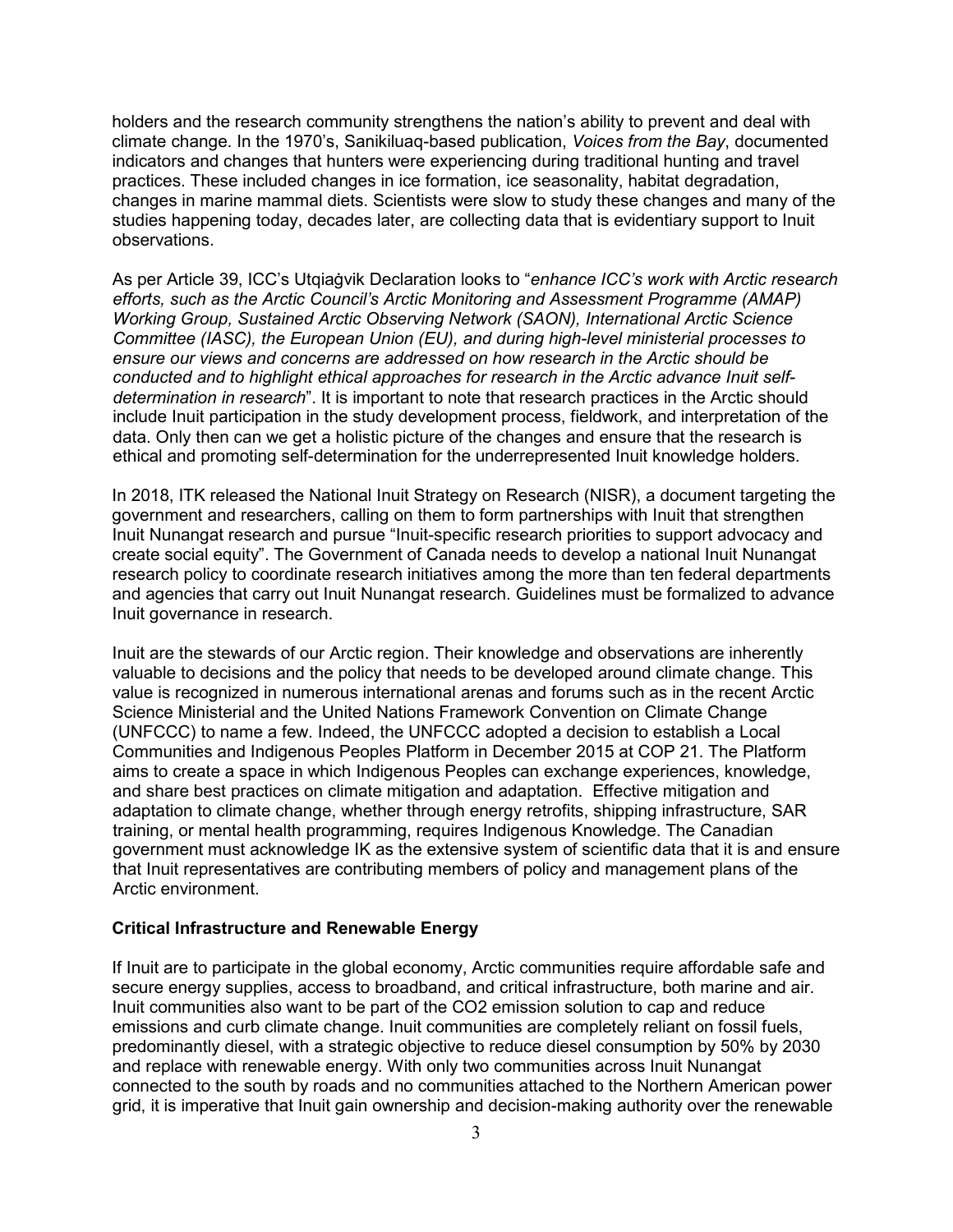energy projects replacing local power plants. The staggering costs and potential environmental issues of an accident associated with shipping diesel fuel to communities and the operations and maintenance of local power plants dissuade private enterprise development, drastically increase costs of public services, and cause profound economic disparities on households in the Arctic.

Inuit communities have an interest in deploying renewable energy sources, however the costs associated are prohibitive with a multitude of other barriers including the territorial or provincial jurisdiction around energy policy and regulation. To dissolve these barriers, the government must implement effective policy instruments to support Indigenous-owned and operated renewable energy projects. One suggestion from ITK is a Feed-in Tariffs model which has seen success in Canada and internationally (ITK, 2018).

### **Mental Health and Wellbeing**

The drastic climate-drive changes in the Arctic significant contribute to impacts on health, including mental health. In addition to living with of rapid and pronounced climate change, Inuit communities face other social disparities and are working hard to address issues currently plaguing the Arctic at much higher per capita numbers than national averages. Suicide prevention, which has gained notoriety in the Canadian media as of late, has contributing factors ranging from inter-generational trauma from residential schools to a disconnection from ancestral practices and ways of knowing. The changes in nomadic lifestyles to communitybased existences, the threats to country food security, language preservation, and knowledge transfer are all affecting the mental health of Inuit youth specifically and are drivers to alarmingly high suicide rates.

Creating self-determination, self-governance, and Inuit-led policy opportunities gives back the power to Inuit leadership to address the mental health and suicide epidemics in a way that honours traditional practices and best serves the youth within the local communities. The Canadian government must provide opportunities for Inuit and Indigenous-led management and prevention practices to be centrally-represented in national strategies in the prevention of suicide and health care broadly.

Inuit-led projects, such as the Arctic Council's Project CREATeS (Circumpolar Resilience, Engagement and Action through Story) on suicide prevention, are proving very successful in mitigating the high rates of incidence and raising the profile of these unacceptable statistics. The Government of Canada needs to support these endeavours, and also provide the infrastructure and training required to address mental health issues locally.

### **SOVEREIGNTY AND THE IMPLEMENTATION OF THE UNITED NATIONS CONVENTION ON THE LAW OF THE SEA**

#### **Arctic sovereignty and shipping**

One important contribution of Inuit to Canada is through the historic and ongoing "use and occupation" of the Arctic. In terms of current disputes with other countries, the Inuit contribution is most significant with regards to the Northwest Passage, where use and occupation of the water and sea-ice is central to Canada's legal position that constitutes the Passage as "internal waters". From time immemorial, Canada's Inuit have used and occupied the ice as they have used and occupied the land. Unfortunately, subsequent Canadian governments have omitted the Inuit contribution from official statements on the legal status of the Northwest Passage.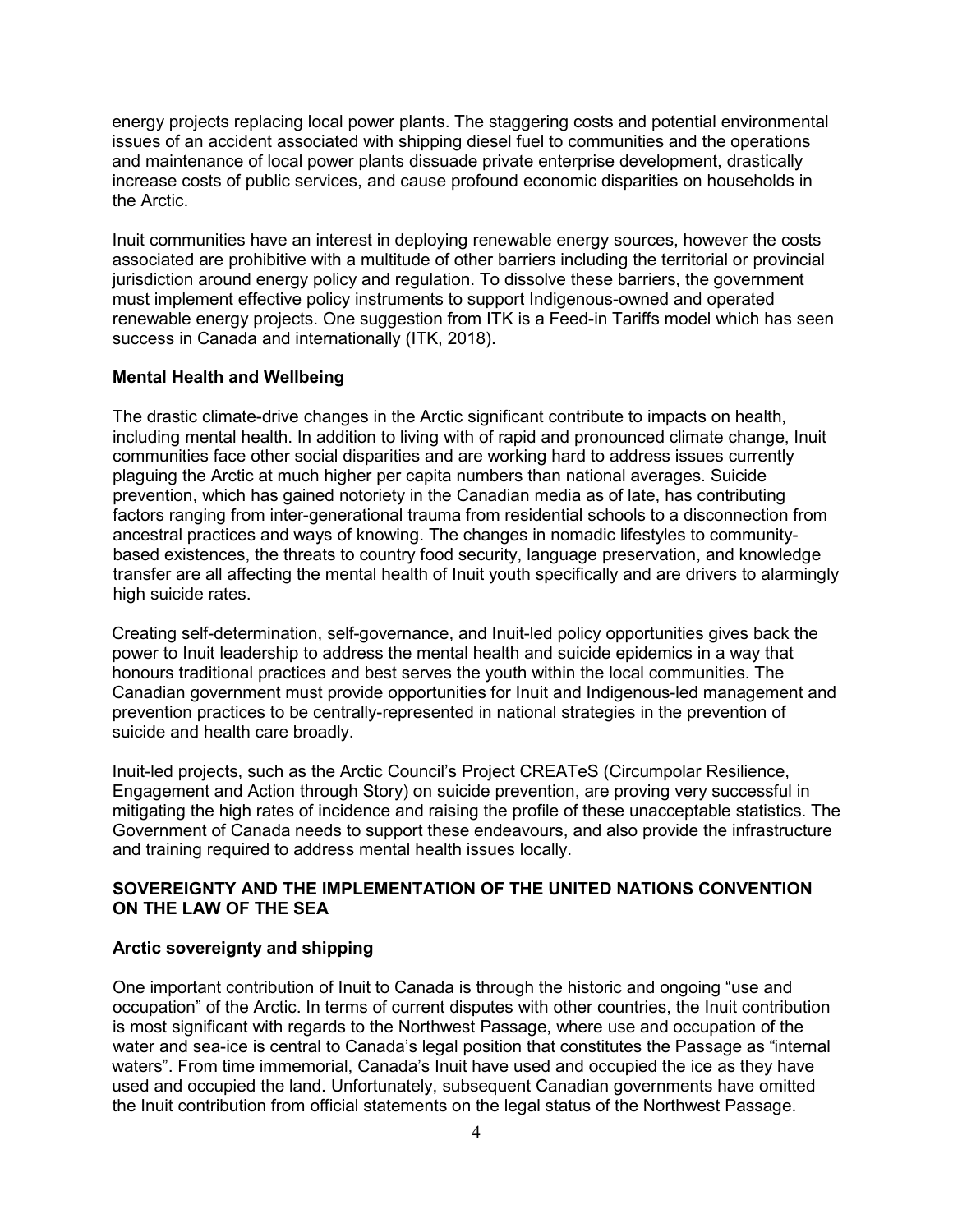Reintroducing the Inuit contribution will only benefit Canada and ensure appropriate SAR and emergency preparedness is in place (training and infrastructure) as it will be Canada's responsibility.

Maintaining the Northwest Passage as internal waters allows for higher safety standards and restrictions than are available under the 1982 UN Convention on the Law of the Sea (specifically Article 234) and the 2014 Polar Code, adopted by the International Maritime Organization (IMO). Article 41 of the Utqiaġvik Declaration requires ICC to *support national and global programs that safeguard our marine ecosystems and wildlife from marine litter and microplastic*, and Article 41 asks ICC to *recognize the importance of short-lived climate forcers such as black carbon and support work through programs such as the European Union Action on Black Carbon*. It is generally assumed by the Canadian government and others that increases in foreign shipping in the Canadian Arctic cannot be impeded. However, if the Northwest Passage is truly internal waters, Canada is entitled to restrict foreign shipping to designated shipping corridors and to ban certain kinds of shipping outright. A rigorous discussion of whether and when to restrict foreign shipping must take place with Inuit centrally involved because of the risks to their environment and food security, and because of their invaluable Indigenous Knowledge. Inuit are always the first to respond to an emergency, and in doing so with limited training and resources they risk their own safety and security.

Canada is also entitled, within internal waters, to place limits on ship noise, prohibit the release of ballast water, and ban the use of heavy fuel oil. Ship noise can disturb the feeding, mating, and nursing of marine mammals, which are an important food source for Inuit; ballast water can contain destructive invasive species; and heavy fuel oil is a major contributor to black carbon, which accelerates the melting of snow and ice and thus contributes to climate change. The Canadian government should embrace efforts within the IMO to ban the use of heavy fuel oil in the Arctic, there is no need to wait for other countries to follow suit. In addition, the risk of oil spills from cruise ships and other large vessels requires effective preventative and clean-up measures that do not increase the already substantial cost of living in, often socio-economically vulnerable, Inuit communities.

The issue of foreign owned-or-operated cruise ships and small vessels must be part of the Northwest Passage discussion. Should foreign owned-or-operated cruise ships and small vessels be allowed to go anywhere they wish, for instance into poorly charted waters, and to visit any communities, or should they be required to stay within approved corridors? Should landing fees be charged to assist communities with their costs and to reduce the social impacts of mass tourism? The Canadian government must closely and collaborate with Inuit to answer these questions and implement solutions that work for Inuit communities and for Canada as a nation.

China's growing interest in using the Northwest Passage for commercial shipping also needs to be addressed proactively and through diplomatic dialogue that includes Inuit. If new infrastructure is to be built, where and by whom should it be built and operated? If new or improved services are to be provided, such as search-and-rescue equipment and personnel based in the Arctic, where will they be based and who will be employed? These are opportunities for Inuit to improve safety, diversify their economy, and build equity through social enterprises that keep benefits in the Arctic.

#### *Hans Island and the Beaufort Sea*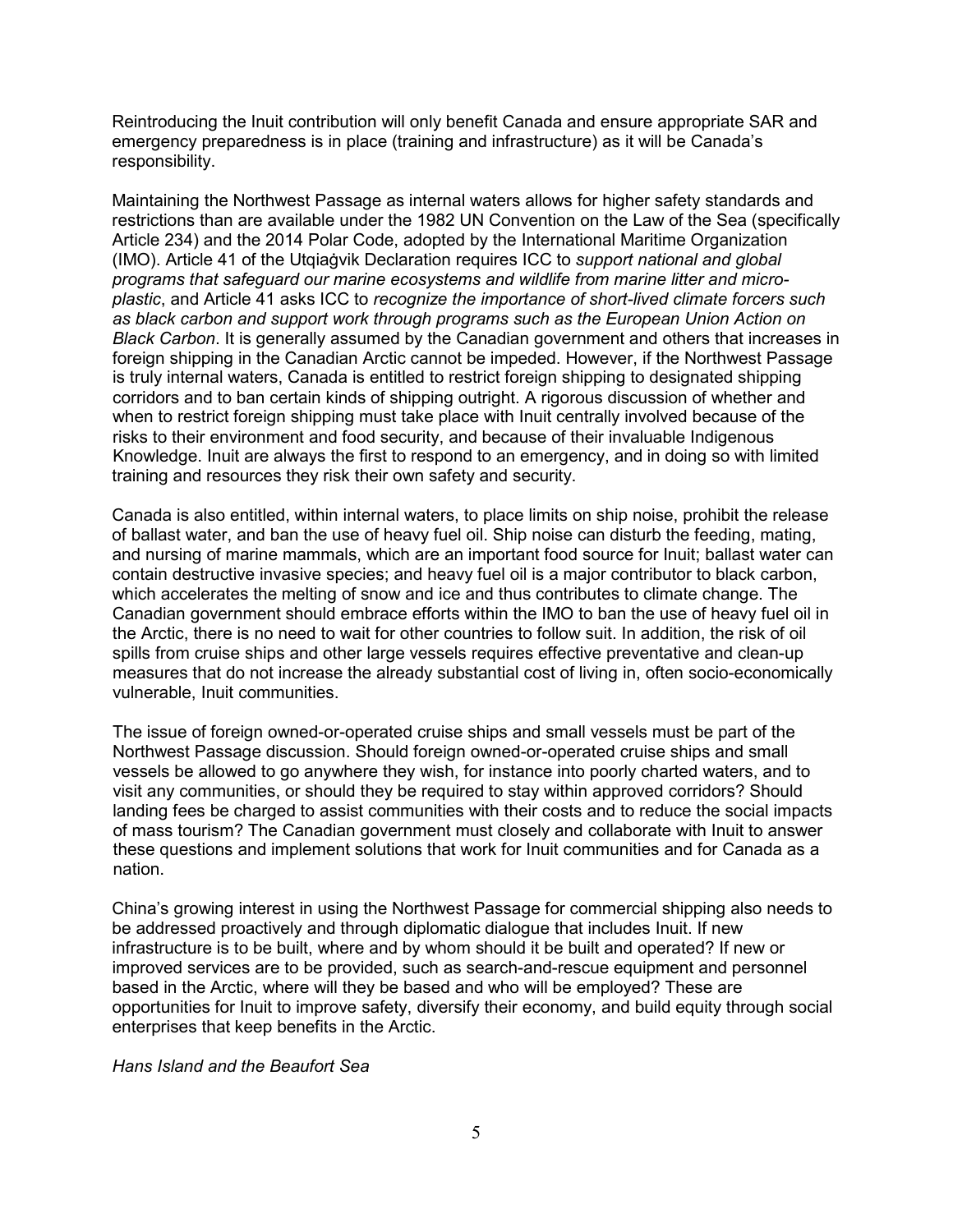The same inclusive approach should be taken to the Hans Island dispute with Denmark and the Beaufort Sea boundary dispute with the United States. Inuit are important stakeholders in both disputes, and could play a central role in solutions. For instance, Hans Island could be jointly managed by Inuit from Canada and Greenland and include the Pikialasorsuaq, while the disputed sector of the Beaufort Sea could be designated a transboundary Indigenous marine protected area jointly managed by Inuvialuit from Canada and Inupiat from Alaska.

### **CASE STUDY**

#### *Central Arctic Fisheries Agreement*

Inuit have not been meaningfully involved in decision-making concerning the setting and allocation of fishing quotas and licenses in Baffin Bay, where the presence of transboundary stocks requires coordination with Greenland. The close connections between Inuit in Canada and Greenland, including the Inuit-led Greenlandic Government, should be a major asset for Canada as it seeks to manage these stocks sustainably.

The 2017 Central Arctic Ocean Fisheries Agreement, which concerns the high seas in the middle of the central Arctic Ocean, was a positive step towards the sustainable management of that area. It also recognized the value of IK in, among other things, determining ecological baselines. Inuit now need to be meaningfully involved in the ongoing scientific evaluation and decision-making concerning whether and when fishing can take place.

### **A Zone of Peace**

In 1983, the ICC adopted a resolution that calls for "no nuclear testing or nuclear devices in the arctic or sub-arctic". It recently made a similar call in the Utqiaġvik Declaration of 2018. Article 7 "Mandates ICC to initiate diplomatic talks for the purpose of laying the groundwork for negotiations to declare the Arctic as a Peaceful Zone."

The threat of nuclear weapons, whether accidentally or intentionally detonated, has returned to the top of the international agenda due to the developments in North Korea, Iran, India, Pakistan, Russia, and the United States. The threat extends to the Arctic, because of its geographic location between Russia and the United States, and the US plans to strengthen military infrastructure in Greenland. In 1968, an American B-52 bomber crashed near Thule, Greenland, resulting in the loss of one unexploded nuclear bomb under the sea-ice.

Canada chose not to take part in the UN negotiations on the 2017 Treaty on the Prohibition of Nuclear Weapons and has not signed or ratified that instrument. The ICC urges the Canadian government to reconsider this decison, which is detrimental to their efforts to maintain and promote peace in the Arctic. Ideally, the government would also publicly and unequivocally state that it opposes the presence of nuclear weapons in the Arctic.

#### **Co-development and consultation**

The ICC supports economic development in the Arctic provided is it sustainable, provides longterm employment and other benefits to Inuit, and centrally involves them in decision-making. Within this context, consultation with Inuit on natural resource and infrastructure projects has to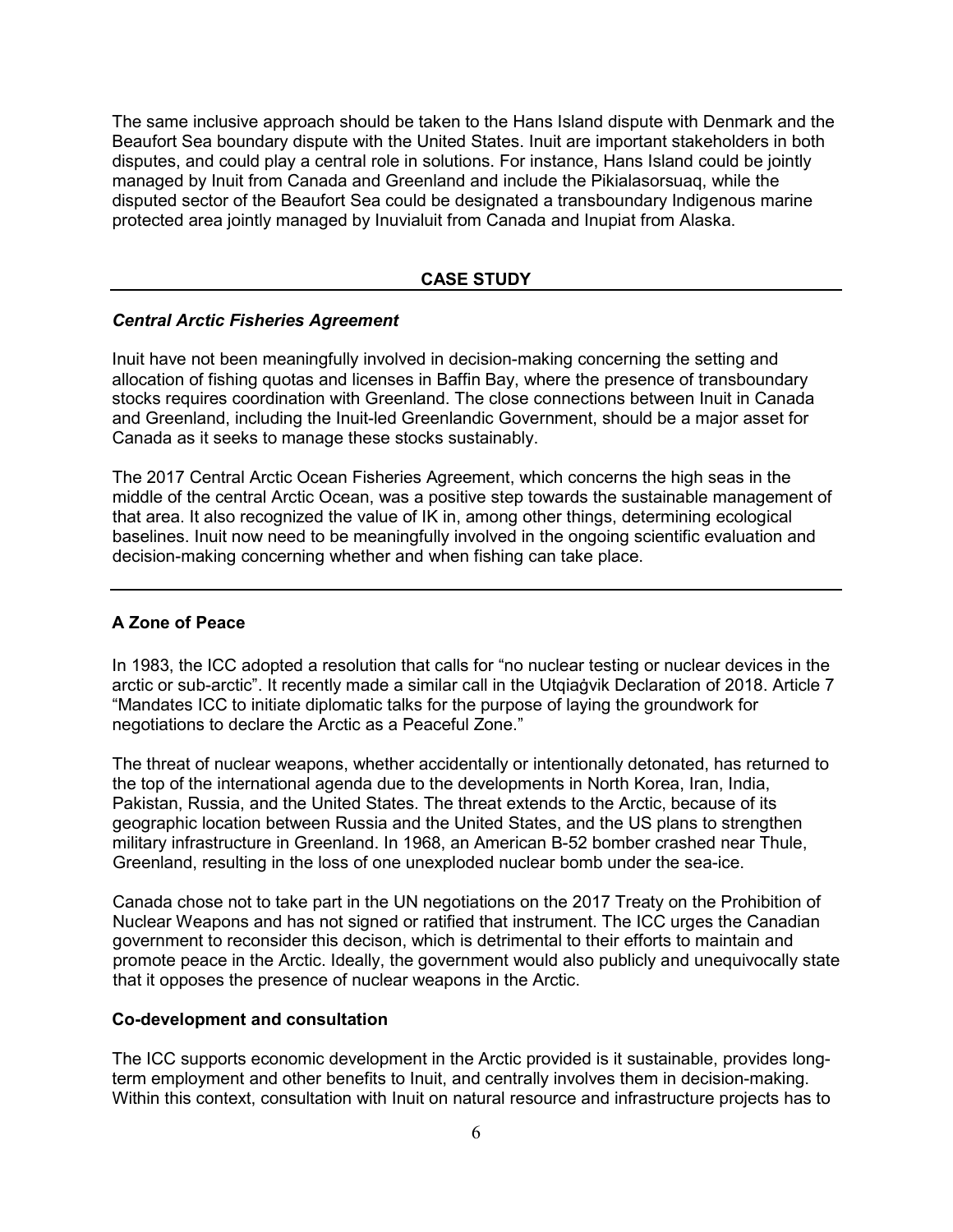be meaningful in a way that assumes a real possibility of the projects being stopped as a result of consultations. The Clyde River and Trans Mountain Pipeline cases demonstrate the recent federal government failures in this regard.

The requirement of meaningful consultation is outlined in both Canadian Constitutional Law and International Law. The 2007 UN Declaration on the Rights of Indigenous Peoples (UNDRIP) reflects customary international binding on all countries. Meaningful consultation with Inuit benefits the nation and the Canadian government, enhancing Canada's reputation among circumpolar countries and the world stage.

#### **Search and Rescue, community infrastructure and spill response**

Canada's sovereignty is best served by resilient communities. Safety and security is best administered by people with the infrastructure that supports their efforts. For safety or sovereignty, operational requirements are changing with the climate and an increase in foreign and domestic activity is occurring.

Search and Rescue (SAR) in the Arctic needs to expand to include increased Indigenous participation, for Inuit Knowledge reasons and geographical proximity reasons. Currently, communities are not equipped in anyway to deal with SAR operations. With little funding and equipment support, inadequate training, and limited resources the questions of a serious incident is not if, but when. The grounding of the tourist/research vessel, the *Akademik loffe*, in the summer of 2018 off the coast of Kugaaruk, Nunavut cost the Department of National Defence over \$ 513K. This incident also showed weaknesses in Canada's SAR capabilities.

Similarly, spill response efforts are largely stunted due to the financial stress on already economically vulnerable communities and a lack of infrastructure including appropriate clean-up equipment and training. The Arctic landscape provides arguably the most difficult environment to address marine spills with the changing ice landscapes and extremely cold conditions. Both of these factors make spill response extremely difficult and dangerous. Without the right support system, it makes spill response impossible.

### **INTERNATIONAL ARCTIC COOPERATION TO ADDRESS CHALLENGES AND OPPORTUNITIES AFFECTING ECONOMY AND THE ENVIRONMENT IN CANADA'S NORTH**

Climate change is arguably the single greatest challenge facing the Arctic and Inuit. Traditional food sources are disappearing; ice conditions are becoming unpredictable and dangerous for travel by hunters; melting ice and rising sea levels are causing destructive coastal erosion. The Canadian government should acknowledge that greenhouse emissions in the South are an enormous threat to the North. The government must take strong and immediate action to reduce national emissions well below the existing targets which are currently insufficient to actually protect either the Arctic or Inuit.

Inuit support the strong findings of the 2018 Intergovernmental Panel on Climate Change's (IPCC) Special Report on Global Warming of 1.5°C. Among its findings, the report identified the Arctic and its Indigenous People as "unique and threatened systems". The report also described large scale singular events caused by global warming, notably the disintegration of the Greenland and Antarctic ice sheets. Triggering events are already happening, including the chronic loss of Arctic sea ice and the release of carbon dioxide and methane from thawing permafrost.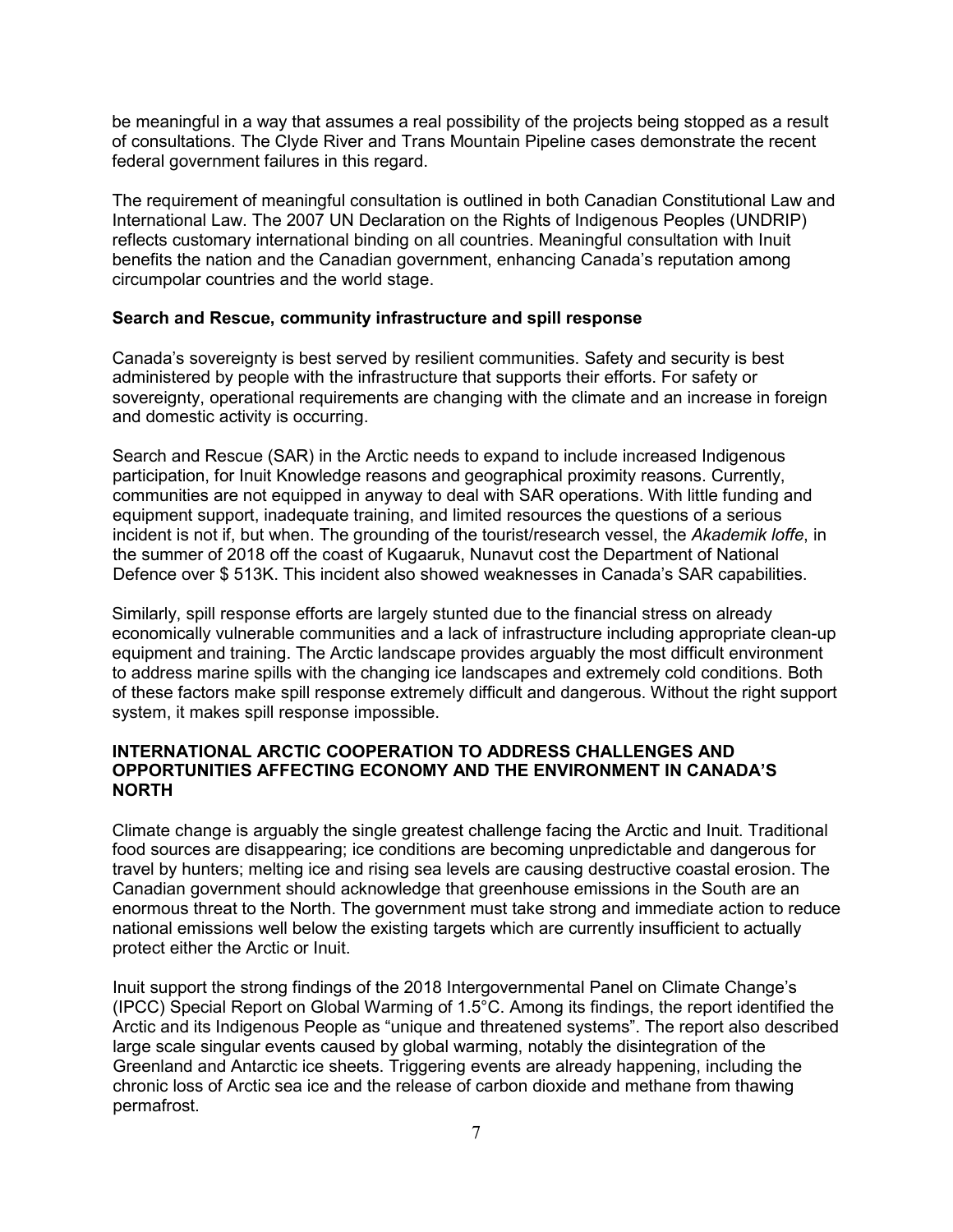These findings do not come as a surprise to Inuit. For more than three decades, Inuit have brought warnings about global warming to the international community, including at the first Earth Summit in Rio de Janeiro in 1992. More than ever, it is essential that federal, provincial, and territorial government - across all party lines - take peer-reviewed science and Indigenous Knowledge seriously, implementing urgent and drastic measures to limit global warming to 1.5°C. UNFCCC's COP 24 decision "*Invites Parties, local communities and indigenous peoples to take into consideration the Local Communities and Indigenous Peoples Platform and its functions at the local, national and regional level in order to enhance the engagement and inclusion of indigenous peoples and local communities to facilitate the exchange of experience and the sharing of best practices and lessons learned on mitigation and adaptation in a holistic and integrated manner*". Similarly, Article 38 of the Utqiaġvik Declaration "*Mandates ICC to participate actively in the operationalization of the United Nations "Local Communities and Indigenous Peoples Platform" to create a space to share best practices, relevant climate change programs and policies, and build capacity for Indigenous Peoples to engage in the United Nations Framework Convention Climate Change process*".

# **Enhancing Inuit roles in diplomacy**

The ICC represents Inuit in Greenland (Denmark), Canada, Alaska (US), and Russia, and plays a central role in Arctic cooperation and decision-making. Part of that role involves the Arctic Council, where the ICC maintains the status of "Permanent Participant", entitling participation in deliberations equal with the eight member-states.

The Government of Canada needs to continue to support Permanent Participants and enhance this support financially and through working partnerships with government departments. Support for Permanent Participants is support for the Arctic Council and its working groups as they deliver pertinent Indigenous and research-driven documents addressing the most consequential issues facing the Arctic. These issues range from social initiatives to improve the safety, security, health and wellbeing of Inuit communities and address the mental health and suicide epidemic to the environment and economy of the Arctic.

The ICC is particularly well-placed to facilitate positive international circumpolar relations: with Greenland, whom has a semi-autonomous government with jurisdiction over offshore resources; diplomacy with Russia with ICC's close ties to the Russian Association of Indigenous Peoples of the North; assisting the United States with the current international chair of ICC residing in Alaska, and; playing a role in Arctic-related diplomacy with China and other non-Arctic states, many of which are observers to the Arctic Council, some of whom invite the ICC to participate in conferences and other meetings on Arctic issues.

It is in Canada's interest to support an enhanced Inuit role in Arctic diplomacy. Inuit representatives have, to date, contributed to the negotiation of the:

- 2004 Stockholm Convention on Persistent Organic Pollutants
- 2011 Arctic Search and Rescue Agreement
- 2013 Minamata Convention on Mercury
- 2015 Paris Agreement on Climate Change
- 2017 Agreement on Arctic Scientific Cooperation
- 2018 Agreement on Central Arctic Ocean Fisheries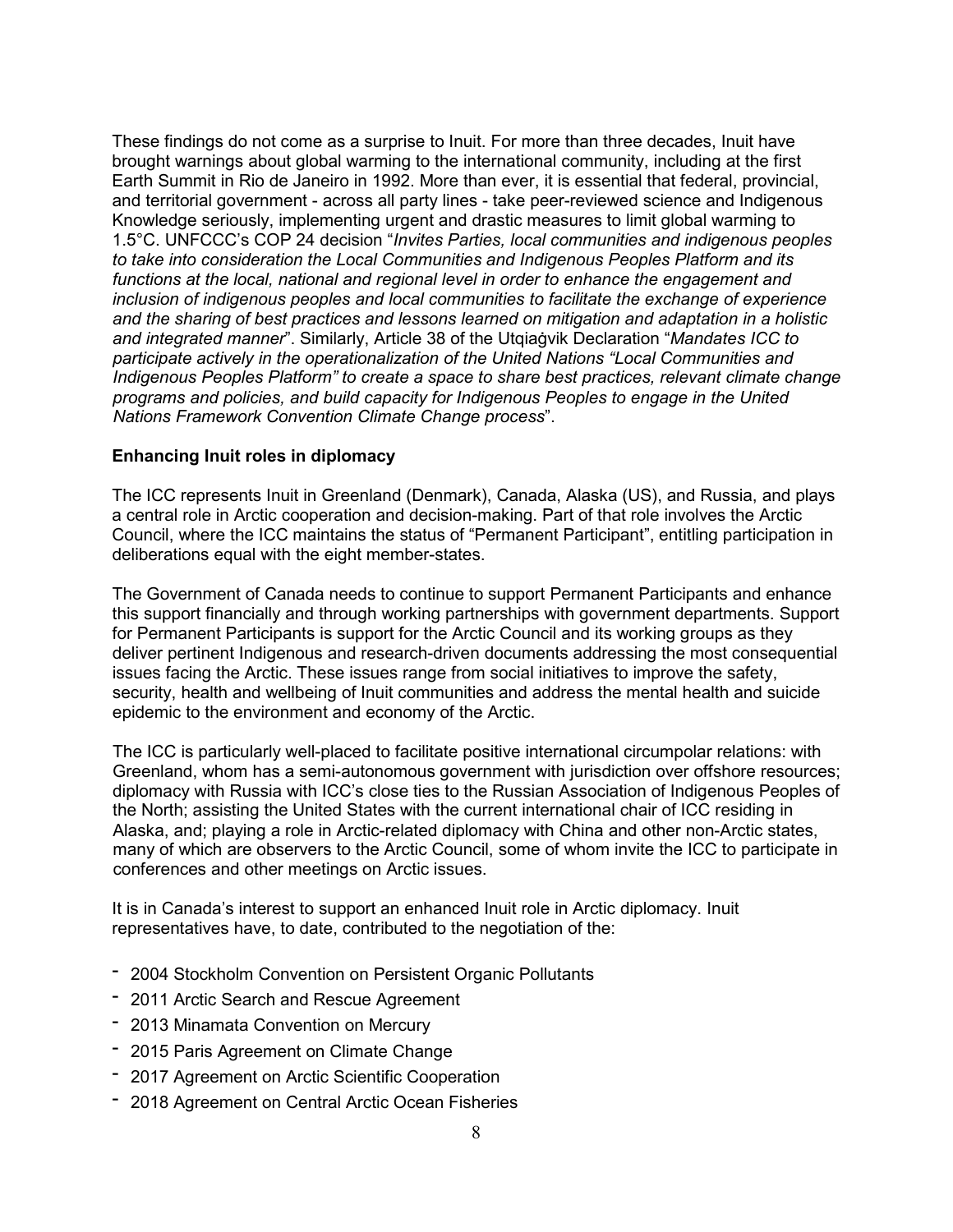As stated in the Utqiaġvik Declaration of 2018, the ICC is encouraged to "*enhance Inuit participation and capacity in international fora*" and additionally "*mandated to strengthen its role in international, multination and bilateral fora*" to guide the timely implementation of the declaration's requirements as presented in *Inuit - The Arctic We Wan*t.

Additional, stable, long-term financial support for ICC Canada is needed from the Canadian Government to ensure that the full benefits of Inuit participation in diplomacy are achieved. This should include enhanced support for Permanent Participants of the Arctic Council. Funding should also support ICC and its delegations, including regional Inuit organizations, to play an active and mutually beneficial role in international fora like the UN Permanent Forum on Indigenous Issues, Arctic Circle, and Arctic Frontiers. We cannot be heard if we are not present.

The Utqiaġvik Declaration, Arctic 43 "*directs ICC to advocate for Inuit-led environmental monitoring and management of Inuit Nunaat (marine and terrestrial) and adopt in principle, the report, People of the Ice Bridge: The Future of the Pikialasorsuaq, and establish a committee to advance the implementation of the recommendations. These include creation of an Inuit Management Authority, an Inuit-led monitoring regime, and increased mobility for Inuit between Canada and Greenland, with the goal of supporting similar authorities across Inuit Nunaat. These initiatives should be undertaken with an objective of improving the self-sufficiency of Inuit over time with the overall objective of aligning economic development and cultural way of life*".

This article is being met, as seen in the cast study below:

#### **CASE STUDY**

*Inuit Led Conservation - Pikialasorsuaq (North Water Polynya)*

The Pikialasorsuaq (North Water Polynya) is the most biologically-rich location in the entire circumpolar Arctic and is of great economic and cultural importance for Inuit in both Canada and Greenland. Hunters travel hundreds of kilometres to access the wealth of wildlife at the floeedge. The polynya and surrounding marine region is acutely threatened by climate change, increased shipping activity, tourism and potential commercial fisheries.

In 2016, the ICC formed the Pikialasorsuaq Commission with high-level representation from both Canada and Greenland. In 2017, the Commission recommended the creation of an Inuitled transnational management regime, including Inuit-led monitoring. It also recommended the Canadian and Danish governments ensure freedom of travel for local Inuit across the international boundary preserving the visitation of extended families, the common language and the culture. The good news is that discussions with Greenland and Denmark on Pikialasorsuaq are now underway, led by Fisheries and Oceans Canada. The ICC supports this diplomacy, while underlining the necessary and ongoing role of Inuit in all decision-making.

The Pikialasorsuaq Commission also expressed concern about the Russian practice of discarding rocket stages with highly toxic residual fuel in the area. Canada responded by issuing diplomatic protests, which may have contributed to a recent suspension of this practice. However, close attention is still required.

In December of 2018, the Executive Council dissolved the Pikialasorsuaq Commission acknowledging the completion of its mandate. Replacing the Commission in work moving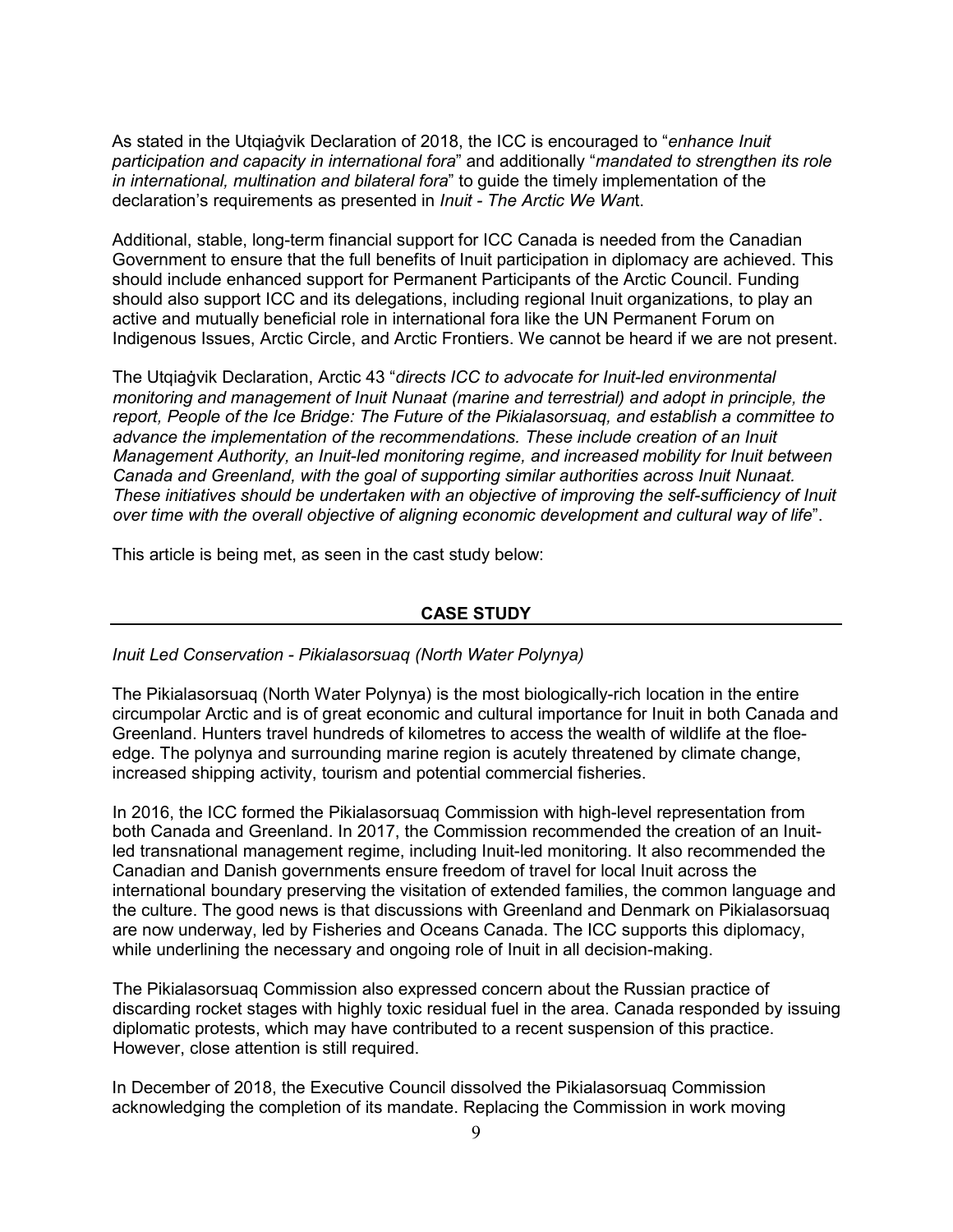forward is the Pikialasorsuaq Implementation Committee (PIC). The purpose of the PIC is to implement the former Commission's recommendations, assist in the development of Inuit-led management regime of this region and to support negotiations between regional and national governments.

Reconciliation and self-determination are key to this government's commitment. Supporting the Pikialasorsuaq initiative presents the opportunity to come together and recognize Indigenous Knowledge and participation as a crucial component to strengthen ocean conservation and build a strong, sustainable Arctic region.

# **THE ROLE OF SCIENCE AND ARTS/CULTURE IN ARCTIC DIPLOMACY**

Science, arts, and culture are inextricably linked, one feeding into another, with the Inuktut language weaving its way through. Environmental science supports successful subsistence hunting practices that provide materials for the clothes and supplies artfully created from skins, bones, and fur, which are foundational to the Inuit culture that exists in the survival of Arctic conditions. Promoting one means promoting all. And to strengthen science, arts, and culture is to equip the youth population with the tools required to preserve the language and customs of their ancestors, and to observe, record, and communicate the environmental changes that are happening as the climate warms. President of the National Inuit Youth Council, Ruth Kaviok, has appeared in international and national fora to promote IK, science, art, and culture and has been well received, garnering much attention at COP 24 from Canadian ministers and diplomats whose attention was grabbed by her message. The government needs to support youth leaders, such as Ruth, to be the voice of their Inuit communities in international capacities, and also support Inuit science, arts, and culture events nationally.

# **Inuit Circumpolar Council Canada**

The Inuit Circumpolar Council (ICC) is an Indigenous Peoples' Organization (IPO), founded in 1977 to promote and celebrate the unity of 160,000 Inuit from Alaska (USA), Canada, Greenland, and Chukotka (Russia). ICC works to promote Inuit rights, safeguard the Arctic environment, and protect and promote the Inuit way of life. In regard to climate change, we believe that it is crucial for world leaders and governments to recognize, respect, and fully implement the human rights of Inuit and all other Indigenous Peoples across the globe.

Inuit Circumpolar Council (ICC) Canada has worked alongside Global Affairs Canada on the International Chapter of the Arctic Policy Framework, negotiating on various issues and agreeing where possible, and understanding the complexities of the process with a vast number of rights-holders and stakeholders involved. ICC Canada has expressed the vision of Inuit and international Arctic priorities, attempting to align these within the narrative of the framework, now termed Aurora 2030. ICC Canada has been engaged with Inuit Tapariit Kanatami (ITK) and the four regions to develop the Inuit Nunangat chapter with the intention of aligning all documents with the best interests of Inuit. ICC Canada intends to engage with the Government of Canada in developing the Governance and Investment Strategy accompanying the new Arctic Policy Framework.

# **RECOMMENDATIONS**

The Canadian Government must: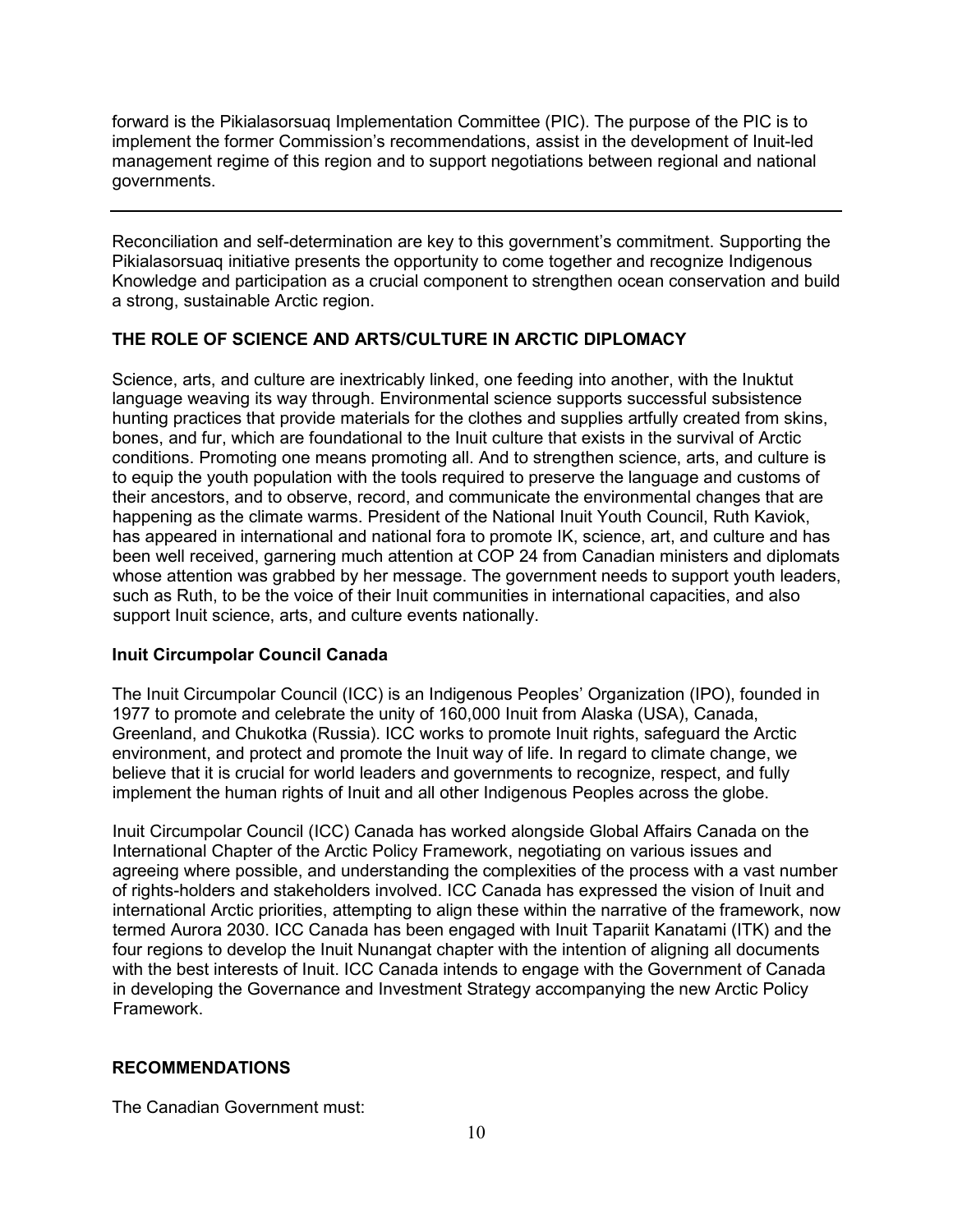Recognize Indigenous Knowledge as an extensive system of scientific data that must be integrated as a central component to policy and decision making around Arctic environmental efforts, as well as the health and community prosperity of Inuit Nunaat.

Provide opportunities for Inuit and Indigenous-led management and prevention practices to be centrally-represented in national strategies in the prevention of suicide and the care of mental health. Provide the infrastructure and training (build Inuit capacity) to address mental wellness locally.

Support youth leaders to be the voice of their Inuit communities in international capacities, and also support Inuit knowledge, arts, and culture events nationally. Equip Inuit youth with the tools required to preserve the language and customs of their ancestors, and to observe, record, and communicate the environmental changes that their communities are experiencing as the climate warms.

Enhance SAR and emergency protection infrastructure and training in Inuit communities as Inuit are the first responders to an emergency.

Increase community infrastructure (energy, air and marine) to ensure safe reliable platforms for National Defence operations (both training and actual).

Conduct a rigorous discussion on the future use of the Northwest Passage with Inuit as central participants as their food security and way of life and the health of the Arctic marine environment are all at risk with increased vessel traffic.

Implement strong and immediate action to reduce national CO2 emissions well below the existing targets which are currently insufficient to actually protect either the Arctic or Inuit.

Provide additional, stable, long-term financial support for ICC Canada to ensure that the full benefits of Inuit participation in diplomacy are achieved.

#### **BIBLIOGRAPHY**

Arctic Council. (2018). *Decision 2/CP.24 - Local Communities and Indigenous Peoples Platform*. Accessed March 2019. Available [online] at [https://unfccc.int/sites/default/files/resource/cp24\\_auv\\_SBSTA7%20LCIPP\\_rev.pdf2018](https://unfccc.int/sites/default/files/resource/cp24_auv_SBSTA7%20LCIPP_rev.pdf2018)

Intergovernmental Panel on Climate Change's (IPCC). (2018). Special Report on Global Warming of 1.5°C. Printed by the IPCC, Switzerland. Accessed March 2019. Available [online] at [https://report.ipcc.ch/sr15/pdf/sr15\\_spm\\_final.pdf](https://report.ipcc.ch/sr15/pdf/sr15_spm_final.pdf)

ITK Position Paper (2018). *Development and Implementation of the Arctic Policy Framework*. Accessed March 2019. Available [online] at [https://www.itk.ca/wp](https://www.itk.ca/wp-content/uploads/2018/11/2018-APFPolicyPositionPaper-FINAL.pdf)[content/uploads/2018/11/2018-APFPolicyPositionPaper-FINAL.pdf](https://www.itk.ca/wp-content/uploads/2018/11/2018-APFPolicyPositionPaper-FINAL.pdf)

Inuit Circumpolar Council (2018). *Utqiagvik Declaration 2018*. 13th General Assembly of the Inuit Circumpolar Council, North Slope Borough. Accessed March 2019. Available [online] at <https://www.arctictoday.com/wp-content/uploads/2018/07/2018-Utigavik-Declaration.pdf>